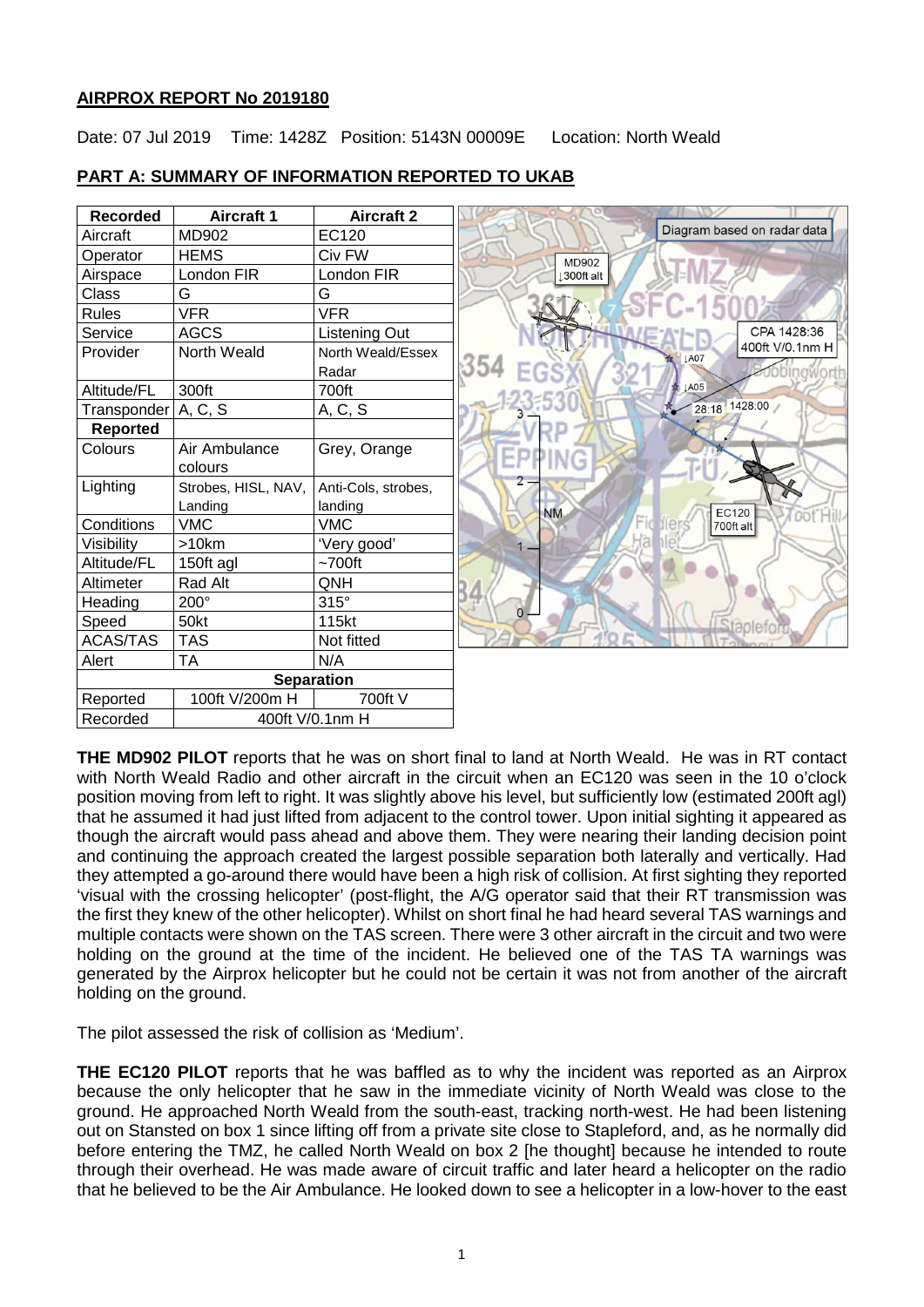of RW02/20 and well below. When overhead the airfield he noticed the helicopter had transitioned in a low-hover to forward flight and had begun to climb to the south behind him, still way below him. He was visual with the helicopter throughout and did not consider it to be an Airprox; even if the other helicopter had climbed, he opined that he would have been well to the north-west by the time it had reached his height.

The pilot assessed the risk of collision as 'None'.

**THE NORTH WEALD AIR GROUND OPERATOR** reports that he did not recall the EC120 making any radio calls.

#### **Factual Background**

The weather at Stansted was recorded as follows:

METAR EGSS 071420Z AUTO VRB03KT 9999 SCT042 19/09 Q1018=

#### **Analysis and Investigation**

#### **North Weald Investigation**

There was no record of the EC120 pilot calling North Weald on the RT recording, although he could have been listening out without calling and thus received the pressure setting and circuit state. The circuit was active at the time, including a fast-jet on a run and break. The MD902 pilot was given the airfield information and said that he may join low-level direct for the helipad, but subsequently joined on right-base, called final, and was given the surface-wind. He later made a call that there was 'a helicopter overflying, in the centre low-level'. The radio operator confirmed that the helicopter was not speaking to him.

#### **UKAB Secretariat**

The MD902 and EC120 pilots shared an equal responsibility for collision avoidance and not to operate in such proximity to other aircraft as to create a collision hazard<sup>[1](#page-1-0)</sup>. An aircraft operated on or in the vicinity of an aerodrome shall conform with or avoid the pattern of traffic formed by other aircraft in operation<sup>[2](#page-1-1)</sup>.

#### **Summary**

 $\overline{\phantom{a}}$ 

An Airprox was reported when an MD902 and an EC120 flew into proximity overhead North Weald at 1428hrs on Sunday 7<sup>th</sup> July 2019. Both pilots were operating under VFR in VMC, the MD902 pilot in receipt of a AGCS from North Weald and the EC120 pilot was probably listening out on the North Weald frequency.

## **PART B: SUMMARY OF THE BOARD'S DISCUSSIONS**

Information available consisted of reports from the pilots of both aircraft, radar photographs/video recordings and a report from the Air/Ground Operator. Relevant contributory factors mentioned during the Board's discussions are highlighted within the text in bold, with the numbers referring to the Contributory Factors table displayed in Part C.

The Board first considered the actions of the MD902 pilot and agreed that, given the proximity of the EC120 on first sighting when on the latter stages of his approach to land, he had little option other than to continue his approach because a go around would have likely resulted in an increased risk of collision with the EC120. Members noted that he had received a TAS warning about the presence of the EC120

<span id="page-1-0"></span><sup>1</sup> SERA.3205 Proximity. MAA RA 2307 paragraphs 1 and 2.

<span id="page-1-1"></span><sup>2</sup> SERA.3225 Operation on and in the Vicinity of an Aerodrome. MAA RA 2307 paragraph 15.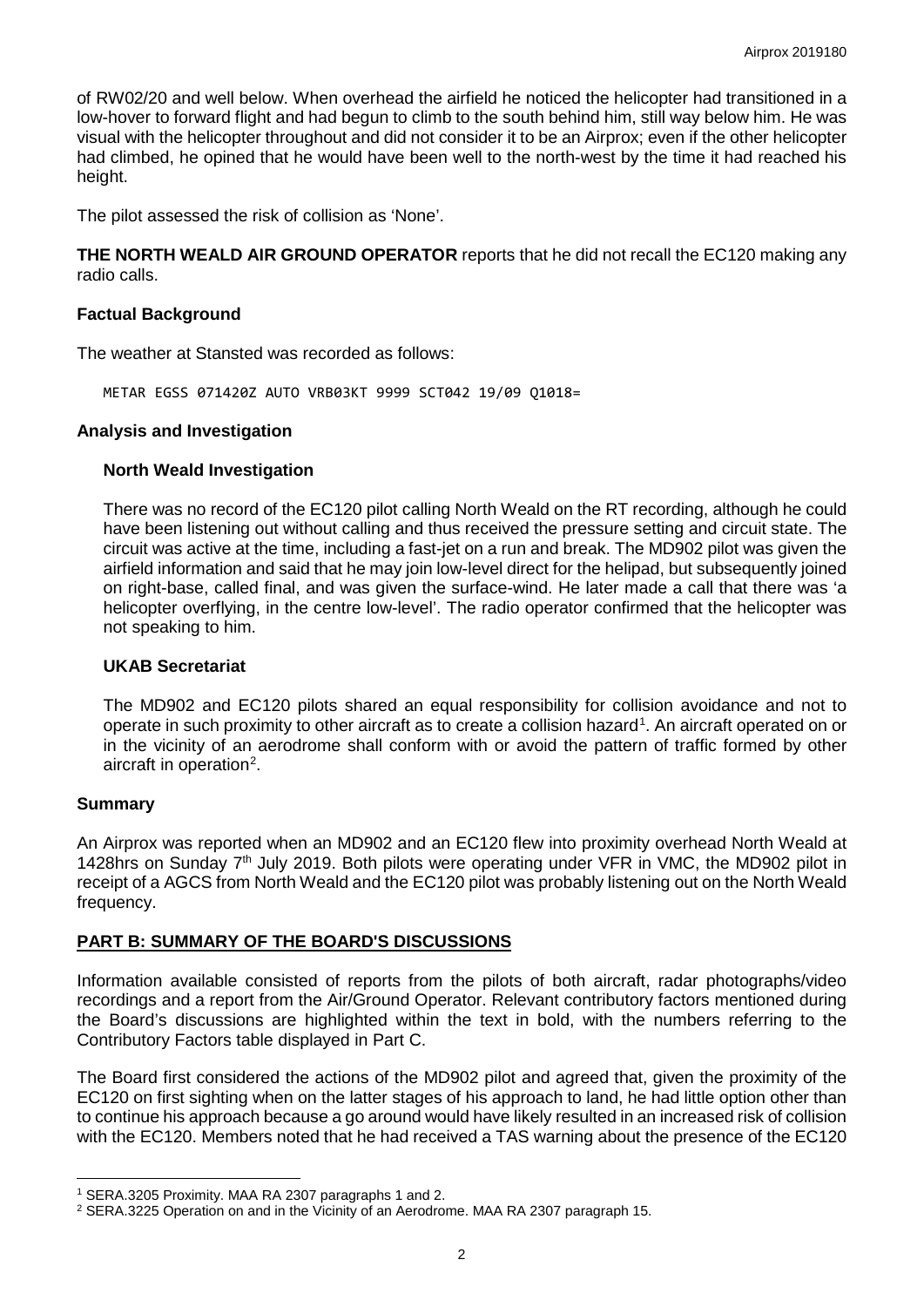(**CF10**) but had been unable to distinguish this contact from other contacts generated by aircraft on the airfield and so was not able to use this warning to gain specific situational awareness about the EC120.

For his part, the Board noted that the A/G Operator was not required to integrate the circuit traffic (**CF1**) and, given that he had no knowledge of the EC120's presence, there was little that he could have done to avert the Airprox. The Board noted that there was no record of any calls on the R/T from the EC120 pilot, despite his being certain that he had done so (**CF2**).

Turning to the actions of the EC120 pilot, the Board noted that the radar recordings showed the altitude of the EC120 as 700ft and that the North Weald airfield elevation is [3](#page-2-0)21ft.<sup>3</sup> GA members wondered why he would have planned to transit through the overhead of a frequently busy airfield at a height of approximately 400ft whether or not he was in 2-way contact with the A/G Operator. In any case, by operating in the vicinity of the aerodrome, the EC120 pilot was required to either conform with the pattern of traffic at that aerodrome or remain clear of the pattern formed – neither of which had been achieved (**CF3**, **CF5**, **CF9**). Members noted that the EC120 pilot was convinced that he had called the airfield with his intentions and had reported receiving details of circuit traffic. In contrast, the R/T recordings and A/G Operator's report indicated that this was not the case and that no call had been made (**CF4**). The Board wondered whether the EC120 pilot may have selected the frequency, become distracted, and then forgotten to make his call when he thought he had; it was likely that the information he had gleaned about circuit traffic was therefore assimilated due to his listening out on the frequency and not necessarily any indication that he was in 2-way communications with the airfield.

The absence of any radio calls from the EC120 pilot (**CF6**, **CF7**) thus denied both the North Weald A/G Operator and the MD902 pilot any situational awareness on the position of the EC120. Irrespective, the EC120 pilot had reported that he was visual with the MD902 throughout the encounter and so the Board then discussed both his threat & error management and risk perception, and whether or not he had taken sufficient separation from the MD902. In that respect, it was noted that, in the approach phase of flight, many outcomes other than a landing are possible, which other pilots should consider when judging the distance by which to avoid the aircraft making an approach. Some members wondered whether he had seen a different aircraft to the MD902 and had reported that aircraft instead. However, the radar recordings did not show any other helicopter present at that location and so it was concluded that it was the MD902 that he had seen. As a result, it was felt by the Board that, ultimately, although he was visual with it, the EC120 pilot had continued into a position that was too close to, and had conflicted with, the MD902 (**CF8**, **CF11**, **CF12**, **CF13**).

In considering the risk, the Board was of the view that, although the separation between the aircraft had been far less than ideal and could have resulted in a much more serious outcome had the MD902 pilot unwittingly gone around, the fact that the MD902 pilot had sighted the EC120 and had been able to make a decision to continue with his approach indicated that the MD902 pilot had been able to act in a timely and effective manner to remove the risk of collision. Accordingly, although they agreed that safety had been reduced, the Board agreed that there had been no risk of collision, risk Category C.

<span id="page-2-0"></span>l <sup>3</sup> Source: Pooley's Flight Guide, United Kingdom, 2019, 57<sup>th</sup> Ed.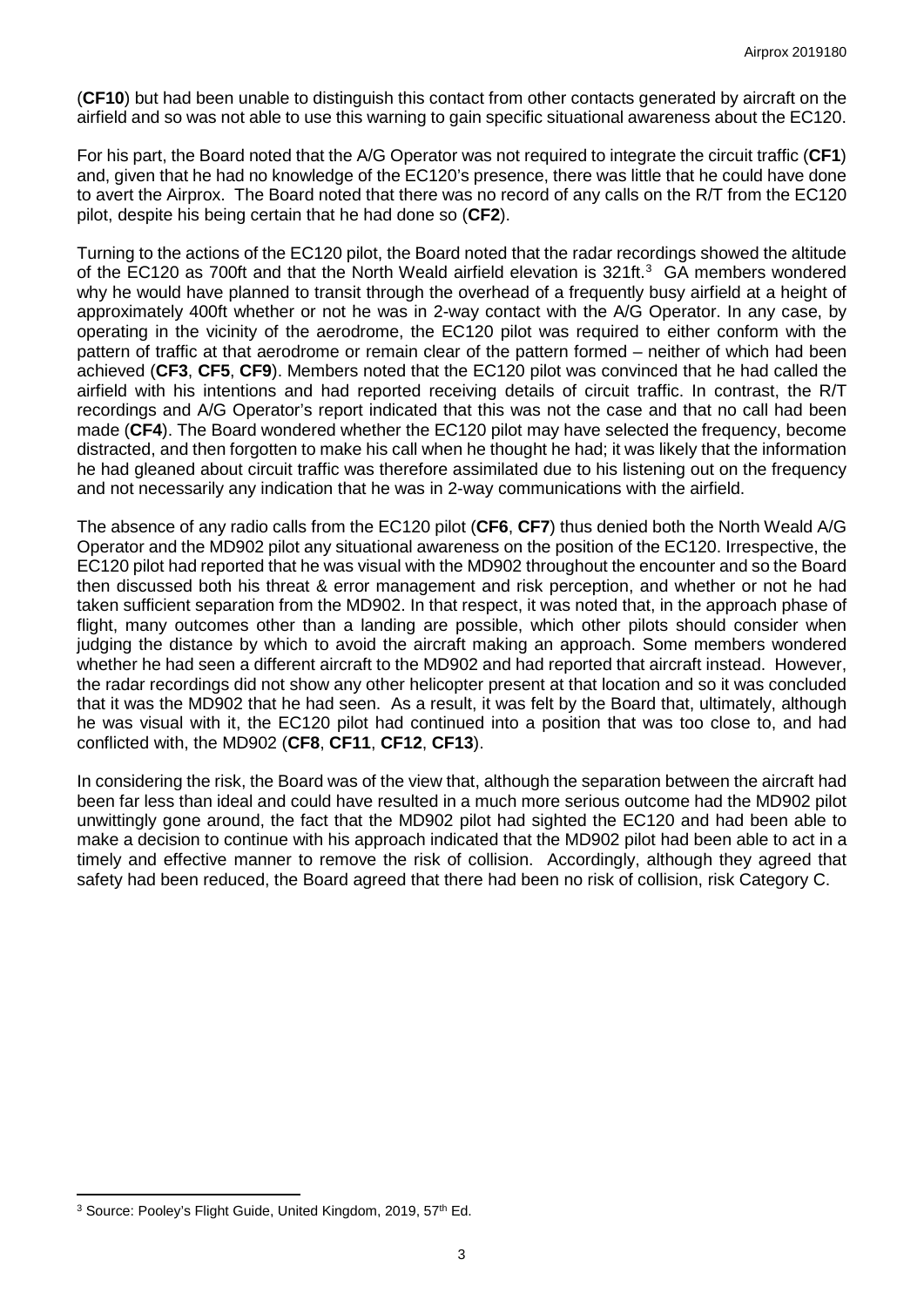# **PART C: ASSESSMENT OF CONTRIBUTORY FACTORS AND RISK**

# Contributory Factors:

|                | 2019180                                                        |                                            |                                                                     |  |  |  |  |  |
|----------------|----------------------------------------------------------------|--------------------------------------------|---------------------------------------------------------------------|--|--|--|--|--|
| <b>CF</b>      | <b>Factor</b>                                                  | <b>Description</b>                         | <b>Amplification</b>                                                |  |  |  |  |  |
|                | <b>Ground Elements</b>                                         |                                            |                                                                     |  |  |  |  |  |
|                |                                                                | • Situational Awareness and Action         |                                                                     |  |  |  |  |  |
| 1              | Contextual                                                     | • Situational Awareness and Sensory Events | Not required to monitor the aircraft under the agreed<br>service    |  |  |  |  |  |
| $\overline{2}$ | Contextual                                                     | • Situational Awareness and Sensory Events | Generic, late, no or incorrect Situational Awareness                |  |  |  |  |  |
|                | <b>Flight Elements</b>                                         |                                            |                                                                     |  |  |  |  |  |
|                | • Regulations, Processes, Procedures and Compliance            |                                            |                                                                     |  |  |  |  |  |
| 3              | <b>Human Factors</b>                                           | • Flight Crew ATM Procedure Deviation      | Regulations/procedures not complied with                            |  |  |  |  |  |
|                | <b>. Tactical Planning and Execution</b>                       |                                            |                                                                     |  |  |  |  |  |
| 4              | <b>Human Factors</b>                                           | • Action Performed Incorrectly             | Incorrect or ineffective execution                                  |  |  |  |  |  |
| 5              | <b>Human Factors</b>                                           | • Aircraft Navigation                      | Did not avoid/conform with the pattern of traffic<br>already formed |  |  |  |  |  |
| 6              | <b>Human Factors</b>                                           | • Accuracy of Communication                | Ineffective communication of intentions                             |  |  |  |  |  |
| 7              | <b>Human Factors</b>                                           | • Communications by Flight Crew with ANS   | Pilot did not communicate with appropriate service<br>provider      |  |  |  |  |  |
|                | • Situational Awareness of the Conflicting Aircraft and Action |                                            |                                                                     |  |  |  |  |  |
| 8              | <b>Human Factors</b>                                           | • Lack of Action                           | Pilot flew into conflict despite Situational Awareness              |  |  |  |  |  |
| 9              | <b>Human Factors</b>                                           | • Monitoring of Other Aircraft             | Pilot did not sufficiently integrate with the other<br>aircraft     |  |  |  |  |  |
|                | <b>• Electronic Warning System Operation and Compliance</b>    |                                            |                                                                     |  |  |  |  |  |
| 10             | Contextual                                                     | • ACAS/TCAS TA                             | TCAS TA / CWS indication                                            |  |  |  |  |  |
|                | • See and Avoid                                                |                                            |                                                                     |  |  |  |  |  |
| 11             | <b>Human Factors</b>                                           | • Perception of Visual Information         | Pilot perceived there was no conflict                               |  |  |  |  |  |
| 12             | <b>Human Factors</b>                                           | • Lack of Action                           | Pilot flew close enough to cause the other pilot<br>concern         |  |  |  |  |  |
| 13             | <b>Human Factors</b>                                           | • Lack of Action                           | Pilot flew into conflict                                            |  |  |  |  |  |

## Degree of Risk: C

# Safety Barrier Assessment<sup>[4](#page-3-0)</sup>

In assessing the effectiveness of the safety barriers associated with this incident, the Board concluded that the key factors had been that:

## **Flight Elements:**

 $\overline{\phantom{a}}$ 

**Regulations, Processes, Procedures and Compliance** were assessed as **ineffective** because the EC120 pilot did not avoid the pattern of traffic formed by the North Weald circuit.

<span id="page-3-0"></span><sup>&</sup>lt;sup>4</sup> The UK Airprox Board scheme for assessing the Availability, Functionality and Effectiveness of safety barriers can be found on the **UKAB Website**.